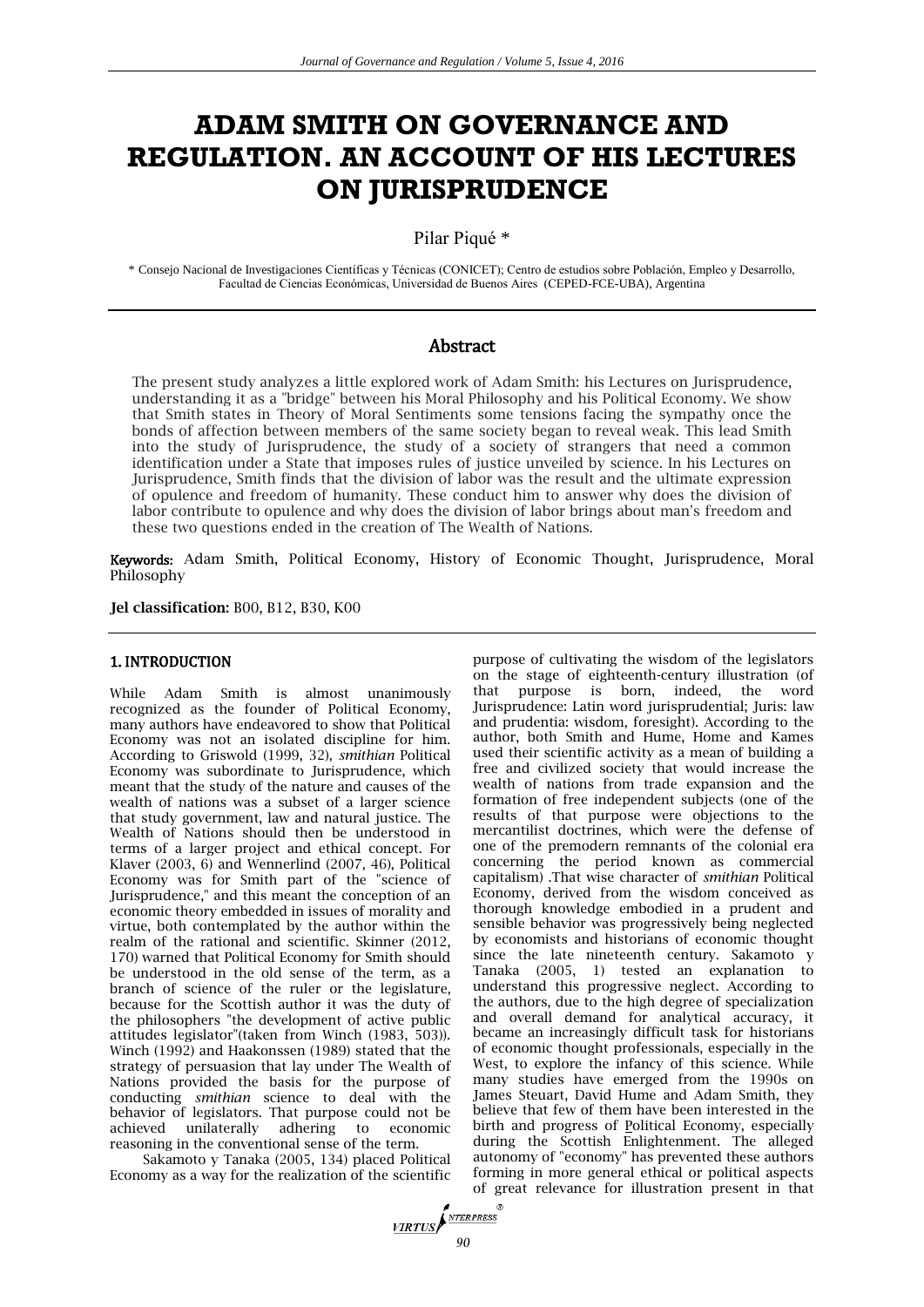country. Roncaglia (2006, 118), meanwhile, considers a mistake to ignore the other writings of Smith and concentrate solely on The Wealth of Nations, but that, according to his interpretation, is what generations of historians of economic thought have done. The truth is that, even if he had angered Smith knowing that The Wealth of Nations is understood as a separate discipline, it is indeed what has happened in most of the writings of historians of economic thought about his work (Dow et al (1997, 3) and Alvey (1999, 69)).

In this context, the present work aims to analyze a little explored text of Adam Smith: his Lectures on Jurisprudence. Our intention is to show how this text can be interpreted as a "bridge" between his Moral Philosophy (exposed in The Theory of Moral Sentiments) and his Political Economy (exposed in The Wealth of Nations).

Towards achieving this goal, we will structure the work into three parts. In the first part we will present what conclusions developed in Theory of Moral Sentiments lead Smith to pursue a theory of Jurisprudence. In the second part, we will summarize the main aspects of his Lectures on Jurisprudence and we will show how these lessons lead Smith to write The Wealth of Nations. In the third and final part, we will summarize the main conclusions.

## 2. THE THEORY OF MORAL SENTIMENTS. THE BIRTH OF SMITH´ S JURISPRUDENCE PROJECT

#### 2.1 Problems of living in harmony in a society of strangers

In The Theory of Moral Sentiments Smith asserts that the lack of interest of an individual to sympathize with another is a significant problem for coexistence between them. This is made explicit in the early chapters:

"if you have either no fellow-feeling for the misfortunes I have met with, or none that bears any proportion to the grief which distracts me; or if you have either no indignation at the injuries I have suffered, or none that bears any proportion to the resentment which transports me, we can no longer converse upon these subjects. We become intolerable to one another. I can neither support your company, nor you mine. You are confounded at my violence and passion, and I am enraged at your cold insensibility and want of feeling" (Smith, 2002, 26).

Smith warns that sympathy appears more vividly in social circles in which members share certain relationship and affection. It refers for example to small societies, due to the existing bonds of affection. Sympathy necessarily operates. Affection, Smith notes, "...is in reality nothing but habitual sympathy" (Smith, 2002, 258). The author, in order to characterize these small societies, refers to pastoral societies of the past and families in modern societies. In both sympathy manifests similarly

"In pastoral societies all the different branches of the same family commonly chuse to live in the neighbourhood of one another. Their association is frequently necessary for their common defence. They are all, from the highest to the lowest, of more

or less importance to one another" (Smith, 2002, 261).

Relatives of an ordinary man in modern society, meanwhile, are naturally and usually the persons upon whose happiness or misery his conduct must have the greatest influence. "He is more habituated to sympathize with them. He knows better how every thing is likely to affect them, and his sympathy with them is more precise and determinate, than it can be with the greater part of other people. It approaches nearer, in short, to what he feels for himself." (Smith, 2002, 257).

But what about sympathy as the members of a same society become strangers? Smith understands and states in his work some tensions facing the sympathy once the bonds of affection between members of the same society began to reveal weak. There, every man is aware that other man probably will not sympathize with his actions, because he himself do not sympathize with him ""We expect less sympathy from a common acquaintance than from a friend: we cannot open to the former all those little circumstances which we can unfold to the latter… We expect still less sympathy from an assembly of strangers" (Smith, 2002, 28).

In an expanding society men identify with the rules of conduct established in the particular field in which they and their near unfold, rules may be different from those of other members of society to whom do not share regular treatment. Thus, in a society of strangers man acts without warning "the deformities of his own conduct" regarding the one he should adopt in order to live in society. This is for Smith "the source of half the disorders of human life "(Smith, 2002, 184). Here emerge men who act guided by the judgments of the small group of his relatives and friends and away from the judgment of the "impartial spectator", the judgment of the whole society. So partial are the views of mankind with regard to the propriety of their own conduct, both at the time of action and after it; and so difficult is it for them to view it in the light in which any indifferent spectator would consider it." (Smith, 2002, 184).

As society grow, the common identification is no longer the norm, because due to the absence of a bond of affection, the desire to be interested in the fate of the other is lost, because the ways of acting and feeling begin to diverge among men of the same society.

This is the problem that will lead Smith into the study of Jurisprudence, the study of a society of strangers that need a common identification under a State that imposes rules of justice unveiled by science, rules that must necessarily be accepted by all its members. If those rules are not imposed, society could be lead to its absolute ruin.

# 2.2 "Agreed evaluation" and common identification in a world of strangers

After the analysis carried out in The Theory of Moral Sentiments, Smith warned the inescapable need of the state, and the imposition of the rules of justice (unveiled by Jurisprudence) to prevent its dissolution. These new "sub-societies" (nation states) should maintain cordial dealings with his fellow citizens, but above all respect for the laws of the State, being them favorable or not.

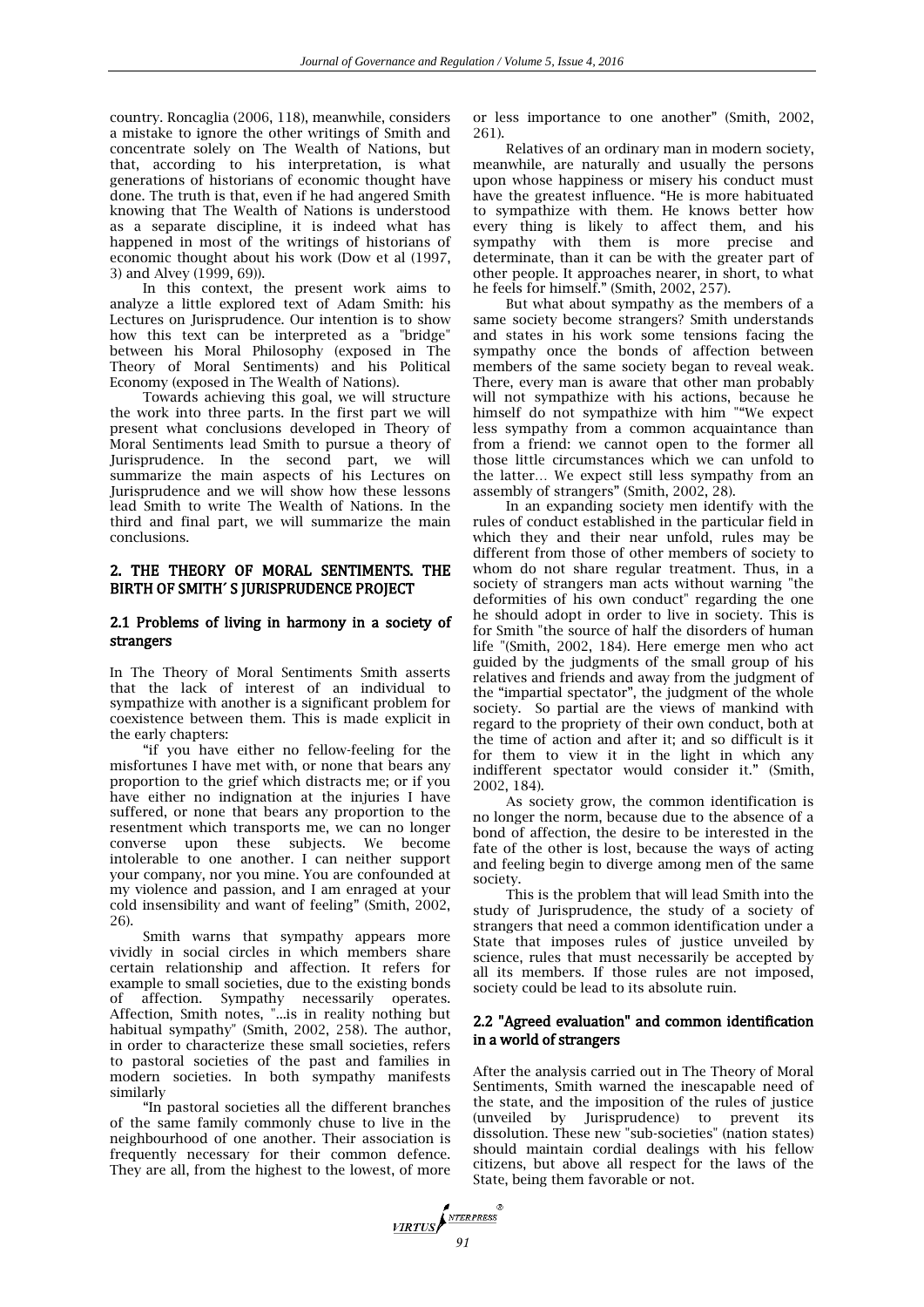Smith believed that men could live harmoniously in society even where bonds of affection do not exist between its members. To do this, it was necessary to forge a common identification respected by every man. It was necessary to reach a consensus, and respect, so men could act and moderate their passions in order to respect it. ""All the members of human society stand in need of each others assistance, and are likewise exposed to mutual injuries. Where the necessary assistance is reciprocally afforded from love, from gratitude, from friendship, and esteem, the society flourishes and is happy. All the different members of it are bound together by the agreeable bands of love and affection, and are, as it were, drawn to one common centre of mutual good offices.

But though the necessary assistance should not be afforded from such generous and disinterested motives, though among the different members of the society there should be no mutual love and affection, the society, though less happy and agreeable, will not necessarily be dissolved.

Society may subsist among different men, as among different merchants, from a sense of its utility, without any mutual love or affection; and though no man in it should owe any obligation, or be bound in gratitude to any other, it may still be upheld by a mercenary exchange of good offices according to an agreed valuation." (Smith, 2002, 100).

But how can a consensus be forged? Moral philosophy was to expand its object to handle this task. To do this, on the one hand, it was necessary to develop a theory about virtue, elucidate those rules of conduct that should be promoted and inculcated to enable better coexistence of men in society.

But as the primary and inescapable part of the study of the fundamentals of the feasibility of men in society, Smith would focus on thinking those essential rules that must necessarily respect all members of society to prevent its dissolution: the rules of justice

#### 2.3 Looking for individuals who identify with others

If, as already mentioned, the expansion of society brings about the gradual breakdown of the ties of closeness or affection between men, and the loss of a common identification of men. How would be possible to instill a common moral sense? Smith believes that these causes become increasingly urgent an educated individual who respects the general rules of conduct. "The coarse clay of which the bulk of mankind are formed, cannot be wrought up to such perfection. There is scarce any man, however, who by discipline, education, and example, may not be so impressed with a regard to general rules, as to act upon almost every occasion with tolerable decency, and through the whole of his life to avoid any considerable degree of blame" (Smith, 2002, 189). Education will be the prelude of the formation of virtuous individuals that respect, in most cases, the judgments of society and state laws, even if they feel particular affection for the people who judge or not.

Smith is dedicated to collect all his studies under one of the seven parts of the last edition of his Theory of Moral Sentiments. There he rescues behaviors of men who would always be approved by the company of strangers, he highlights the cautious

individuals who sympathize with strangers and respect the State, i.e. individuals who follow the virtues of prudence, justice and charity. And above all, he gushes towards individuals who practice the virtue of continence, those who control their passions in order to obey the rules of conduct that allow men to live in harmony in society.

Smith considers virtue has a role of vital importance for a better living in this new society of strangers in which every man is interested more by himself and his close. As Griswold points out, "The skillful and subtle rhetoric of The Theory of Moral Sentiments is geared in part toward reinforcing the ability of the imagination to carry us into the situation of others and makes sympathy seem a natural feature of human life. This is a protreptically rhetorical book and an effort in moral education... (Griswold, 1998, 104.). "The pronoun is "protreptic" in that it is intended to persuade us to view things in a certain light, to refine the ways in which we judge and feel, and perhaps to encourage us to act in a certain manner"…"The "theory" of moral sentiments must rest on an ethical practice, and, indeed, as protreptic, it is a form of ethical practice" (Griswold, 1998, 51).

The study of virtuous behavior and how educate virtuous men can be a remedy for society of strangers to live in harmony. But is it enough? Smith knows that it isn´t. Although he pregones that moral education makes better men, he understood that this condition alone can not guarantee the harmonious coexistence of society. By contrast, Smith is well aware of the tendencies towards dissolution of the common identification and therefore of sympathy as a mechanism of social articulation in a society of strangers and the need to bring justice to ensure reproduction of the society.

Still, the effort of moral education will not be for Smith mere whim. On the contrary, it will be his first approach to the idea of a society where individuals not only respect the laws established although these favor them or not, but respect their fellow citizens and identify with the state $^{13}$ .

Justice: the inescapable virtue.

Justice does not appear in The Theory of Moral Sentiments just as a common virtue. Justice appears as a necessary virtue, unavoidable, inescapable, a sine qua non condition for society to not fall apart. A condition to be imposed in any society when one of its members cause evil.

The judgements of society should guide individuals in judgment and action. But if man disobeys the judgments of society, no one could punish him for it. This is because the individual is a free moral subject so the decision to act is ultimately decision of himself. You can try to change his behavior, but no one can achieve it coercively. That's why Smith, getting rid of the proposals of his

1

<sup>&</sup>lt;sup>13</sup> According to Griswold, the virtue theory is presented as a key aspect to start his theory of the state and in particular to think of a modern state where men could live in harmony. ""The virtue theory is the moral foundation of Smith´s political economy, political theory, and "natural jurisprudence" (Griswold, 1998, 181). "upon the tolerable observance of these duties, depends the very existence of human society, which would crumble into nothing if mankind were not generally impressed with a reverence for those important rules of conduct.…" (Smith, 2002, 190).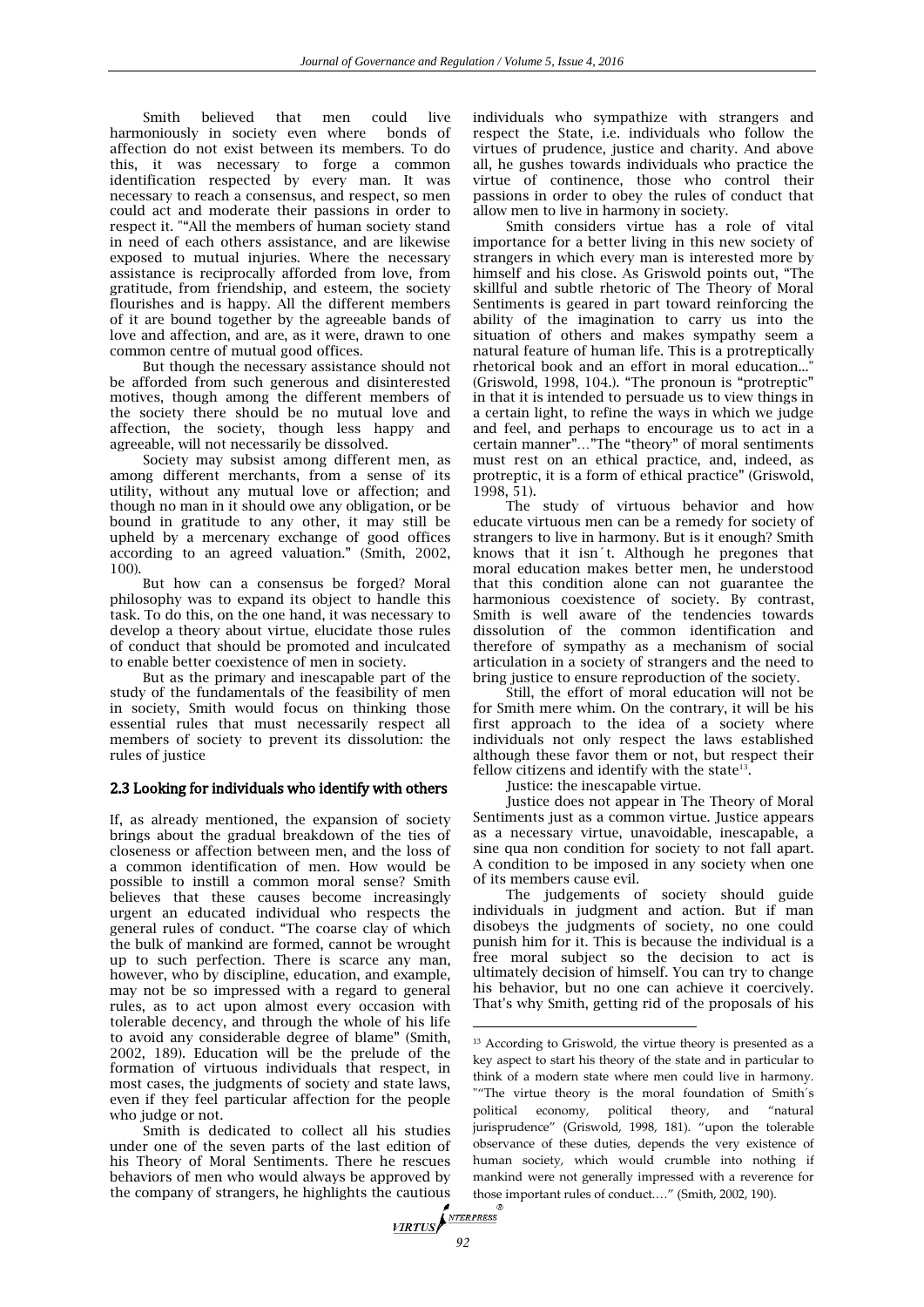teacher Francis Hutcheson and Christian precepts, says that lack of charity, "tends to do not real positive evil "(Smith, 2002, 91). Good and bad are not categories that are imposed ab ovo, by divine or authoritarian decrees; they depend on circumstances that this society of free individuals face $14$ .

But does Smith implies that abstract free will prevails? Definitely not, because a society can not survive without justice. "There is, however, another virtue, of which the observance is not left to the freedom of our own wills, which may be extorted by force, and of which the violation exposes to resentment, and consequently to punishment. This virtue is justice: the violation of justice is injury: it does real and positive hurt to some particular persons, from motives which are naturally disapproved of." (Smith, 2002, 93).

Injustice threatens the preservation of society. "Society may subsist, though not in the most comfortable state, without beneficence; but the prevalence of injustice must utterly destroy it."…" Justice, on the contrary, is the main pillar that upholds the whole edifice. If it is removed, the great, the immense fabric of human society, that fabric which to raise and support seems in this world, if I may say so, to have been the peculiar and darling care of Nature, must in a moment crumble into atoms" (Smith, 2002,101).

Injustice, is not necessarily recognized naturally by man. So the rules of justice necessary for coexistence of men in society must result from a study of the conditions in which society operates. And to be imposed, they can not constitute itself as vague and indeterminate rules like the rules of morality but must be, for Smith, as the rules of grammar, "precise, accurate, and indispensable"

"The rules of justice are accurate in the degree, and admit of no exceptions or modifications, but such as may be ascertained as accurately as the rules themselves, and which generally, indeed, flow from the very same principles with them. If I owe a man ten pounds, justice requires that I should precisely pay him ten pounds, either at the time agreed upon, or when he demands it. What I ought to perform, how much I ought to perform, when and where I ought to perform it, the whole nature and circumstances of the action prescribed, are all of them precisely fix and determined.. Though it may be awkward and pedantic, therefore, to affect too strict an adherence to the common rules of prudence or generosity, there is no pedantry in sticking fast by the rules of justice. On the contrary,

-

the most sacred regard is due to them; and the actions which this virtue requires are never so properly performed, as when the chief motive for performing them is a reverential and religious regard to those general rules which require them" (Smith, 2004, 203-204)

Where do these rules born? How can it be defined what is right and wrong in this society of stranger with no common identification? Smith believes this is the task of a particular science. "Proper resentment for injustice attempted, or whos committed, is the only motive which, in the eyes of the impartial spectator, can justify our hurting or disturbing in any respect the happiness of our neighbor. To do so from any other motive is itself a violation of the laws of justice, which ought to be employed force to restrain or to either punish. The wisdom of every state or commonwealth endeavors, as well as it can, to employ the force of the society to restrain those who are subject to its authority, from hurting or disturbing the happiness of one another.

"The rules which it establishes for this purpose, constitute the civil and criminal law of each particular state or country. The principles upon which those rules either are, or ought to be founded, are the subject of a particular science, of all sciences by far the most important, but hitherto, perhaps, the least cultivated, that of natural jurisprudence" (Smith, 2002,255-256).

The Natural Jurisprudence must formulate "a theory of the overall principles which ought to run through and be the foundation of the laws of all nations" (Smith, 2002, 404) through a recognition of "general the principles of law and government, and of the different revolutions they have undergone in the different ages and periods of society " (Smith, 2002, 404). Smith is intended to find, in the study of justice throughout history, principles that can guide justice in the present. If humanity has remained throughout history thanks to justice, the same should happen in the present. So to find what principles are right or wrong beyond any historical context and figuring out how justice should be molded in this new historical stage was necessary to study the appearance of justice and its necessity throughout history.

This science should allow the civil magistrate know the rules of justice, the principles on which these are based, if he want to fulfill tax duties. The only one who can give the answers to the sovereign to influence the destiny of the nation is the Natural Jurisprudence; it is, after all, science. With those principles known, the judge may avoid any act of injustice, prevent men respect them, and do not go instead to defend themselves whenever they feel aggrieved, because it could turn civil society into a "scene of bloodshed and disorder "<sup>15</sup> .

In fact, Smith argues that civil magistrate had begun to impose justice in the times in which he lived. But he based on systems of positive law, which are imperfect, sometimes moved by "the interest of individual orders of men who tyrannize the

1

<sup>&</sup>lt;sup>14</sup> "This is a theory about the processes by which sentiments can become moral" (Griswold, 1998, 46) "Smith´s account of morality in terms of the emotions is subjectivist, in the sense that the meaning of moral terms is determined by what pleases or displeases the impartial spectator and not by some altogether external standard or state of affairs. It is clear that for Smith, not only do we know no answers to questions about what "really" is good or bad independent of the considered responses of "our" emotions, but also that moral qualities are "rendered" such by the reflective of moral sentiments. To overstate the point for the sake of clarity, morality is not a mirror of the world but a result of our responses to the world"…"ultimately, morality must be understood or arising "from us", not as established by nature or the divine"(Griswold, 1998, 161).

<sup>15</sup> "Smith said…that a statesman should guide pragmatism with a "systematical idea of perfection of policy and law"; meaning that political pragmatism was to take its point of reference from scientific theories of economics and jurisprudence" (Fitzgibbons, 2003, 40).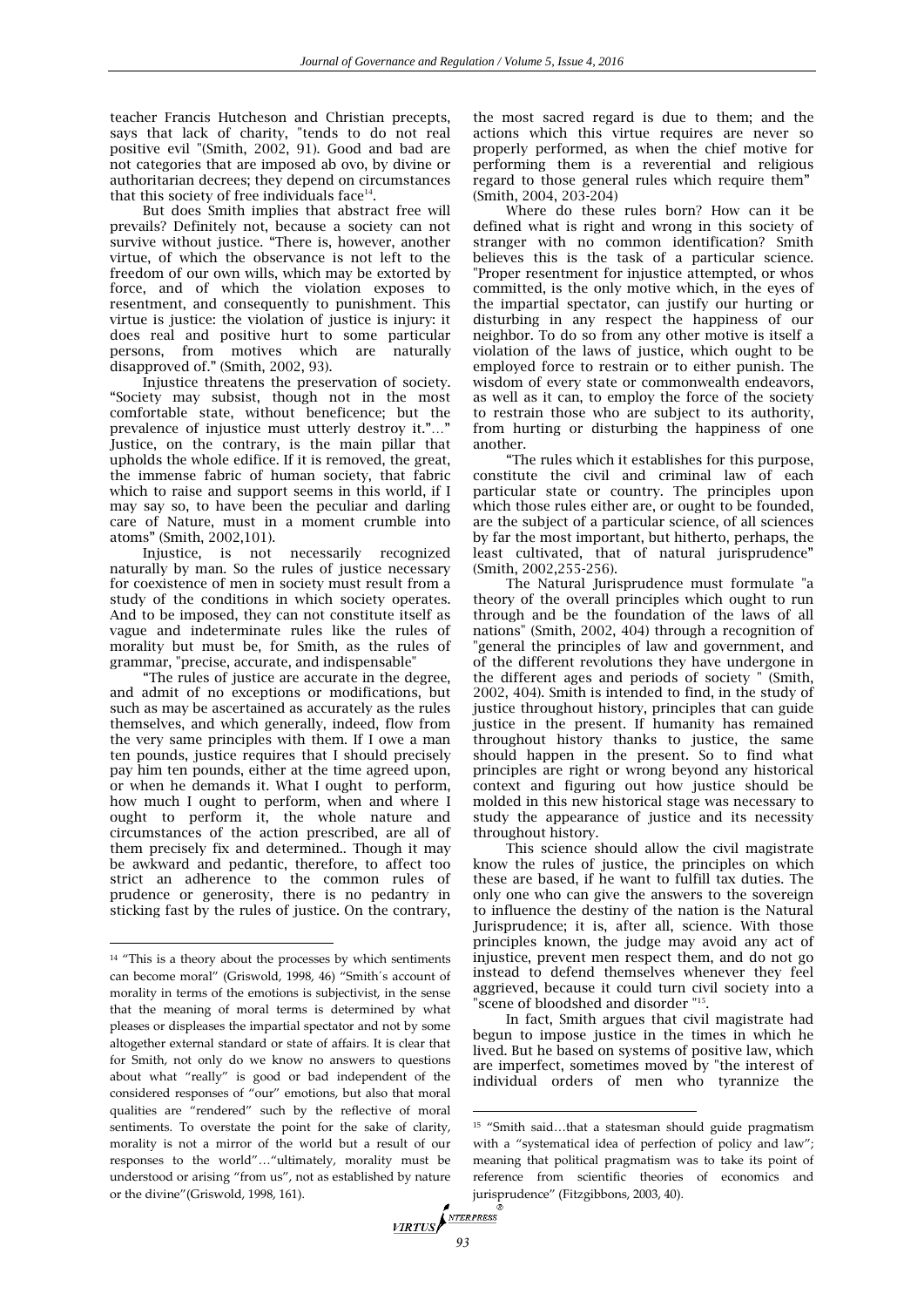government", or sometimes mediated by "rudeness and barbarism" of certain nations (Smith, 2002, 403). This is where Smith warns a "scientific bump", which involves the need for science to answer this unresolved problem; to think "an inquiry into what were the rules of justice naturally independent of all positive institution"; (Smith, 2002, 403). A "bump" which in turn was an urgent need for such a historical context of incipient industrial capitalism-

(Equal) Citizens respectful of the rules of justice.

The possibility a peaceful society would fall within the scope of a national state "The state or sovereignty in which we have been born and educated, and under the protection of which we continue to live, is, in ordinary cases, the greatest society upon whose happiness or misery, our good or bad conduct can have much influence" (Smith, 2002, 268).. Own citizens, educated to respect the rules of virtuous conduct of society, should begin to respect each other, and to respect, necessarily and above all things, laws issued by the State<sup>16</sup>. "The love of our country seems, in ordinary cases, to involve in it two different principles; first, a certain respect and reverence for that constitution or form of government which is actually established; and secondly, an earnest desire to render the condition of our fellow citizens as safe, respectable, and happy as we can. He is not a citizen who is not disposed to respect the laws and to obey the civil magistrate; and he is certainly not a good citizen who does not wish to promote, by every means in his power, the welfare of the whole society of his fellow-citizens." (Smith, 2002, 272).

Should it be instituted a relationship of affection between fellow citizens? Is it that possible? Is it that necessary to ensure the viability of men in a society of strangers? Not necessarily. If national law is respected by the citizens themselves, if they respect the punishment of an unjust action even though they have not been a victim, if they consider the others as a citizen with the same rights as himself the problem is solved. "The concern which we take in the fortune and happiness of individuals does not, in common cases, arise from that which we take in the fortune and happiness of society". In neither case does our regard for the individuals arise from our regard for the multitude: but in both cases

-

our regard for the multitude is compounded and made up of the particular regards which we feel for the different individuals of which it is composed."...' when a single man is injured, or destroyed, we demand the punishment of the wrong that has been done to him, not so much from a concern for the general interest of society, as from a concern for that very individual who has been injured… It is to be observed, however, that this concern does not necessarily include in certain degree of those exquisite sentiments which are commonly called love, esteem, and affection, and by which we distinguish our particular friends and acquaintance. The concern which is requisite for this, is no more than the general fellow-feeling which we have with every man merely because he is our fellowcreature."(Smith, 2002, 105-106).

The rule of justice would gradually resolved the problems that brought with it the existence of a society of strangers and forge that consensus assessment for persons without any love or mutual affection, which would exchange mutual good offices and cohabit in harmony.

But this solution does not come from nowhere. There must be a consensus about who is in charge of evaluation of "mercenary exchange of good offices", which will be the civil magistrate, the one who leads the state. The civil magistrate must strive for an environment of respect for the rules of virtuous conduct among citizens and compliance with laws "The civil magistrate is entrusted with the power not only of preserving the public peace by restraining injustice, but of promoting the prosperity of the commonwealth, by establishing good discipline, and by discouraging every sort of vice and impropriety; he may prescribe rules, therefore, which not only prohibit mutual injuries among fellow-citizens, but command mutual good offices to a certain degree" (Smith, 2002, 95). When society take such orders, such rules of justice not only will be fair but also moral or morally accepted. As Fitzgibbons noted in the introduction to his book, "... Smith set out to be a legislator in the ancient sense by the moral and political Establishing constitution of a great state" (Fitzgibbons, 2003).

The sovereign must recognize the judgments and the most appropriate action for the social whole. And from this recognition, interceding when is necessary to "direct the conduct of his subjects" (Smith,  $2002$ ,  $192$ )<sup>17</sup>. "When the sovereign commands what is merely indifferent, and what, antecedent to his orders, might have been omitted without any blame, it becomes not only blamable but punishable to disobey him. When he commands, therefore,

<sup>&</sup>lt;sup>17</sup> According to Smith, with rules of justice happen something similar to the learning process of moral rules by individuals when entering society. Men are born in a given society already governed by certain laws and learn to function in this. For this reason Smith in his Lectures on Jurisprudence criticizes Locke, arguing that it is false that men sign a contract to enter society ""Such is the case with every subject of the state. They came into the world without having the place of their birth of their own choosing, so that we may say they came asleep into the country; nor is it in the power of the greater part to leave the country without the greatest inconveniencies. So that there is here no tacit consent of the subjects. They have no idea of it, so that it can not be the foundation of their obedience" (Smith, 1978, 317).



1

<sup>16</sup> "When a young officer exposes his life to acquire some inconsiderable addition to the dominions of his sovereign, it is not because the acquisition of the new territory is, to himself, an object more desireable than the preservation of his own life. To him his own life is of infinitely more value than the conquest of a whole kingdom for the state which he serves. But when he compares those two objects with one another, he does not view them in the light in which they naturally appear to himself, but in that in which they appear to the nation he fights for."…" When the first Brutus led forth his own sons to a capital punishment, because they had conspired against the rising liberty of Rome, he sacrificed what, if he had consulted his own breast only, would appear to be the stronger to the weaker affection. Brutus ought naturally to have felt much more for the death of his own sons, tan for all that probably Rome could have suffered from the want of so great an example. But he viewed them, not with the eyes of a father, but with those of a Roman citizen" (Smith, 2002, 224-225).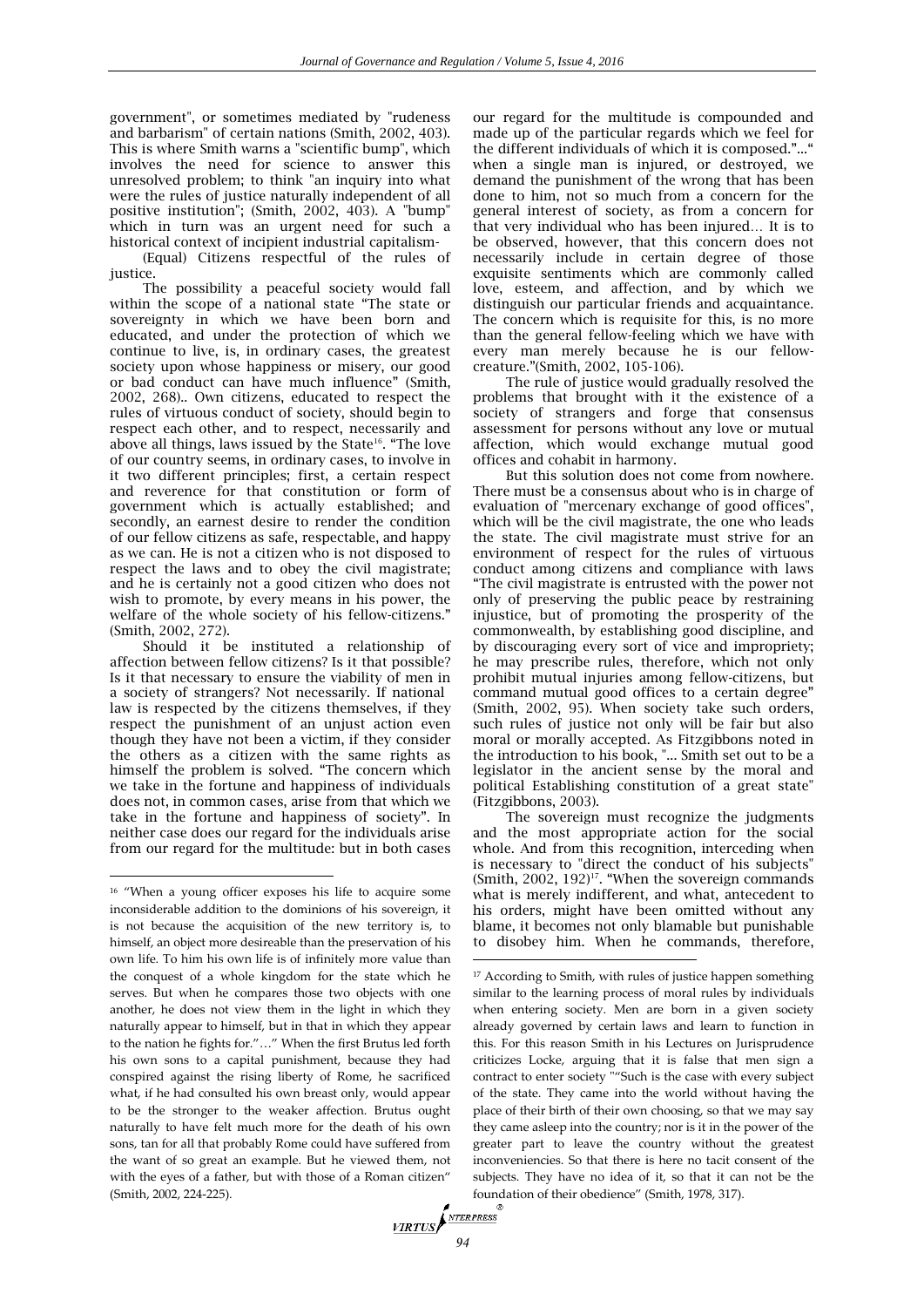what, antecedent to any such order, could not have been omitted without the greatest blame, it surely becomes much more punishable to be wanting in obedience. Of all the duties of a law-giver, however, this, perhaps, is that which it requires the greatest delicacy and reserve to execute with propriety and judgment. To neglect it altogether exposes the commonwealth to many gross disorders and shocking enormities, and to push it too far is destructive of all liberty, security, and justice"(Smith, 2002, 95). But how and when to intercede? Jurisprudence must be able to answer this question. That will be the task in which Smith will embark after The Theory of Moral Sentiments.

# 3. JUSTICE. FIRST GOAL OF JURISPRUDENCE

Under what principles then every sovereign should "guide the conduct of his subjects"? What were the new principles this society have in relation to other historical instances? What exact rules of justice would be imposed as a consequence of these principles in such a society? These are, broadly speaking, the objectives of Smith in his lessons Jurisprudence.

Smith, based on the study of the works of the most famous jurists until then, began his lessons<br>distinguishing the four main objectives of distinguishing the four main objectives Jurisprudence: justice, police, revenue and Arms. The first (Justice) is the set of laws that ensure internal peace, those that prevent damage among members within it. As it prevents damages between members of the same society, it is the basis on which any civil government should start. Once the government gets this goal, it is possible to devote to the second objective (Police): to promote the wealth of the nation through the study of those regulations regarding trade, agriculture and manufacturing. Then the state should get down to the third objective, get the funds necessary for maintenance and to implement the necessary policies (Revenue). Those revenues should also serve for the fourth objective, protect against foreign nations (Weapons).

Smith starts to inquire about the first goal. How is the internal peace of a nation assured? How is it possible to avoid damage among fellow citizens? How is it possible to achieve coexistence among strange men within the state? Smith, to answer these questions, appeals to unravel under what forms can be damaged man and mentions three: as a man, as family member and as a member of the State. As a man, it can be damaged on their person, in their status and reputation. Damage to the person of man included for Smith not only death but threatening freedom. The second considers defamation damages against the individual. The third is violating their material possessions or contracts. These are natural rights for Smith.

The first thing Smith intends to study is the reason for existence of such rights. "The first thing that comes to be considered in treating of rights is | the originall or foundation from whence they arise" (Smith, 1978, 13).

While for the author it is obvious and unnecessary to explain that men can not be injured in his person or in his condition, it is not so obvious to think the existence of the right to property: "Now we may observe that the original of the greatest part of what are called natural rights need not be explained…The only case where the origin of naturall rights is not altogether plain, is in that of property. It does not at first appear evident that, e.g. any thing which may suit another as well or perhaps better than it does me, should belong to me exclusively of all others barely because I have got it into my power; as for instance, that an apple, which no doubt may be as agreable and as usefull to an other as it is to me, should be altogether appropriated to me and all others excluded from it merely because I had pulled it of the tree" (Smith, 1978,13).

Smith search the origin of the right to property in the development of human history, divided for analytical purposes into four stages: the hunters, the shepherds, the agriculture and trade, and analyze with concrete historical examples: Americans and Arabs Indian hunters, the Tartars shepherds, the Germanic peoples farmers, commercial cities of Athens and Rome, among many others. Examples, according to Smith, cover most of the societies known until then and serve not only to study the emergence and transformation of the laws of justice in general and property laws in particular but also the beginning of the various political forms, their promotions, their failures, their income and their armies.

How does Smith explain the development of human history? "...If we should suppose 10 or 12 persons of different sexes settled in an uninhabited island, the first method they would fall upon for their sustenance would be to support themselves by the wild fruits and wild animalls which the country afforded…" (Smith, 1978, 14), he asserts to start the explanation. There in his study an idea of human progress motivated by their own subsistence and the increasing ownership of the means. These characteristics of man urged him not to strive to hunt and fish ad infinitum. Men, when multiplied, could no longer continue living based on the mere hunting and gathering. They proceeded to domesticate animals hunted previously. When domestication did not allow the survival of the population (especially by the growth of the population) land cultivation began. The gradual improvement of the cultivation of land, Smith argues, led to a situation in which every person begins to specialize in some of all the "arts" previously performed and finished exchanging irremediameblemente excess of what he produces. From the start of exchange would flow commercial society. This analysis of the advent of trade in the history of man will be taken up and analyzed once analyze The Wealth of Nations.

And how the property appears in this analysis? What are the consequences of its emergency? Property appears in the stage of domestication, where only some people began to appropriate animals. "Those animalls which are most adapted for the use of man, as oxen, sheep, horses, camels, etc. which are also the most numerous, are no longer common but are the property of certain individuals" (Smith, 1978, 202). The emergence of the property itself involves many transformations in the history of man. "The distinctions of rich and poor then arise. Those who have not any possessions in flocks and herds can find no way of maintaining themselves but by procuring it from the rich. The rich | therefore, as they maintain and support those of the poorer sort out of the large possessions which they have in herds and flocks, require their service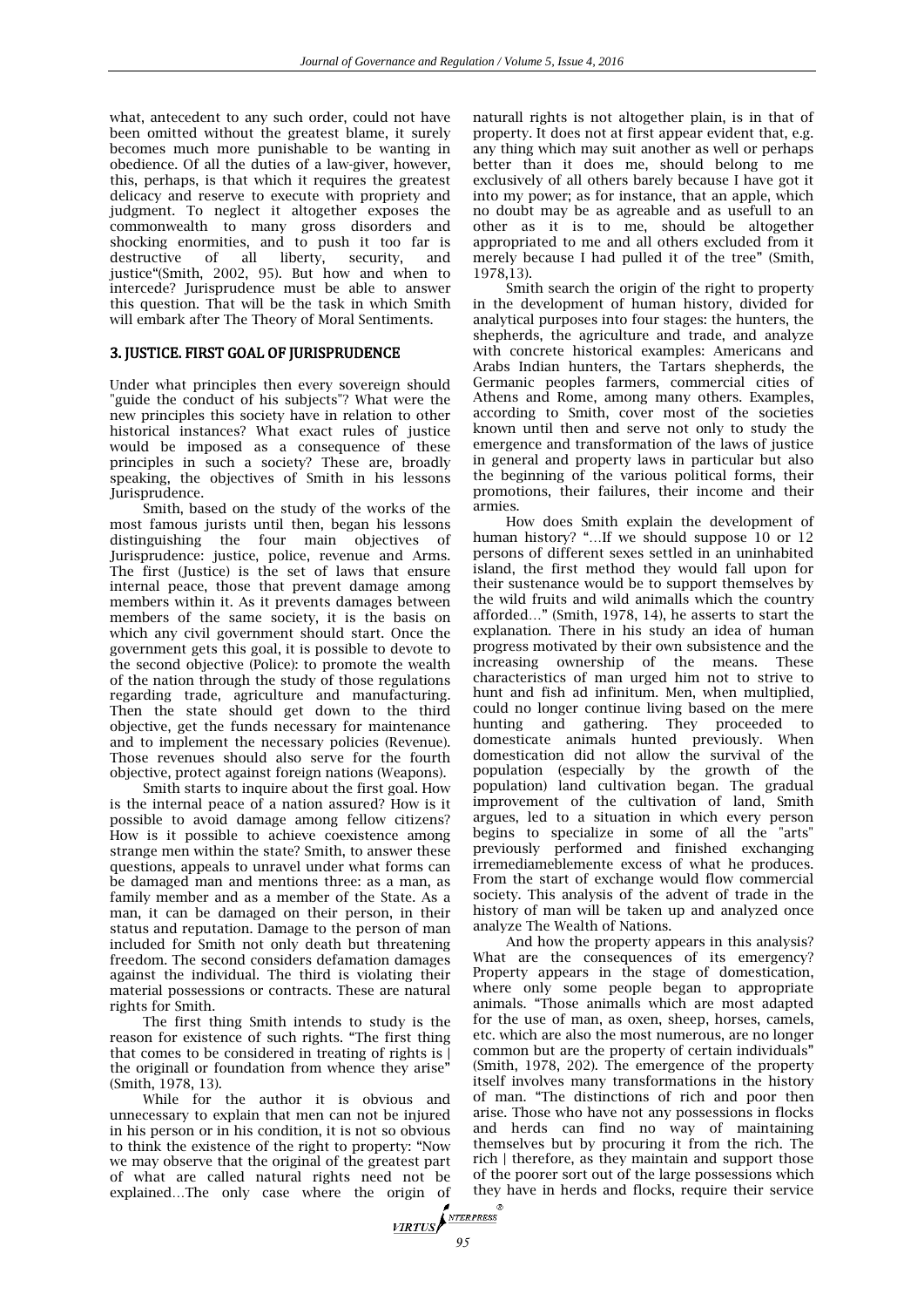and dependance. And in this manner every wealthy man comes to have a considerable number of the poorer sort depending and attending upon him. And in this period of society the inequality of fortune makes a greater odds in the power and influence of the rich over the poor than in any other" (Smith, 1978, 202).

The property domination was covered progressively by the state and laws, which varied according to the successive historical scenarios<sup>18</sup>. State appeared in history when it became necessary to protect the right to property "When once it has been agreed that a cow or a sheep shall belong to a certain person not only when actually in his possession but where ever it may have strayed, it is absolutely necessary that the hand of government should be continually held up and the community assert their power to preserve the property of the individualls. But here when in the manner above mentioned some have great wealth and others nothing, it is necessary that the arm of authority should be continually stretched forth, and permanent laws or regulations made which may ascertain the property of the rich from the inroads of the poor, who would otherwise continually make incroachments upon it, and settle in what the infringement of this property consists and in what cases they will be liable to punishment. Laws and government may be considered in this | and indeed in every case as a combination of the rich to oppress the poor, and preserve to themselves the inequality of the goods which would otherwise be soon destroyed by the attacks of the poor, who if not hindered by the government would soon reduce the others to an equality with themselves by open violence. The government and laws hinder the poor from ever acquiring the wealth by violence which they would otherwise exert on the rich; they tell them they must either continue poor or acquire wealth in the same manner as they have done. Settled laws therefore, or agreements concerning property, will soon be made after the commencement of the age of shepherds" (Smith, 1978, 208-209). But what happened in the historical present of Smith. Could the Modern State gestate an environment of mutual respect if, as observed throughout history, its function was to maintain this domination? According Smith, the development of history would finally convert the state into an area of harmonious coexistence of men. Because as already shown in those territories suitable for development of agriculture and thus to increase production of a surplus, the exchange of goods gradually eroded all bonds of social domination and all forms of raw and oppressive government. Commodity exchange gave way to the emancipation of man, since his livelihood was not dependent on a particular person, but countless people to which he exchanged their goods on the market. Men were gradually getting the long-awaited freedom; those in power of domination began to lose their power in the political sphere. The State, once aristocratic or absolutist monarchical (depending on the particular

-

historical case) turn into a republic, as happened on several occasions in Athens and the Roman Empire, or a parliamentary monarchy, as happened In England<sup>19</sup>. That power, with the emergence of free men, began to split. Free men engaged in commerce to pursue their personal wealth, and did not waste their time meddling in political affairs. The state and those working for it take care of that affairs.

With these hints, Smith gradually began to recognize in history what he related in The Theory of Moral Sentiments features. The emergence of trade carried with it the freedom of individuals to act and the gradual formation of a society of strangers with increasing prevalence by self-love. Smith could begin to recognize that society to which he was referring in The Theory of Moral Sentiments was indeed the commercial society.

Smith asserted that the rise of the republic or advance parliament amended the principle of authority until then and gave way to the principle of utility. "The principle of authority is that which chiefly prevails in a monarchy. Respect and deference to the monarchy, the idea they have that there is a sort of sinfullness or impiety in dissobedience, and the duty they owe to him, are what chiefly influence them. No doubt but the expediency of such obedience may also have its effect on some persons.—In a republican government, particularly in a democraticall one, utility is that which chiefly, nay allmost entirely, occasions the obedience of the subject. He feels and is taught from his childhood to feel the excellency of the government he lives under; how much more desirable it is to have the affairs of the state under the direction of the whole than that it should be confined to one person; that in the one case it can hardly ever be abused and in the other it can hardly miss of being so. This recommends the government to the people, who are all bread to understand it" (Smith, 1978, 319).

Men began to respect this new form of government. It was the advance of trade what made State not being a pure expression of social domination.

The study of the first of the objectives of the law raised by Smith (justice) was devoted itself primarily to analyze the history of man until the beginning of commercial society. Smith warned state laws varied in different historical circumstances. Secondly, he began to recognize the commercial society in the context of the long history of man.

<sup>1</sup> <sup>19</sup> "Liberty thus established has been since confirmed by many Acts of Parliament and clauses of Acts. The system of government now supposes a system of liberty as a foundation. Every one would be shocked at any attempt to alter this system, and such a change would be attended with the greatest difficulties. The chief danger is from the Civill List and the standing army (as above). One security for liberty is that all judges hold their officers for life and are intirely independent of the king. Every one therefore is tried by a free and independent judge, who are also accountable for their conduct. Nothing therefore will influence them to act unfairly to the subject, and endanger the loss of a profitable office and their reputation also; nothing the king could bestow would be an equivalent. The judge and jury have no dependance on the crown". (Smith, 1978, 271)



<sup>&</sup>lt;sup>18</sup> "The more improved any society is and the greater length the severall means of supporting the inhabitants are carried, the greater will be the number of their laws and regulations necessary to maintain justice, and prevent infringements of the right of property" (Smith, 1978, 16).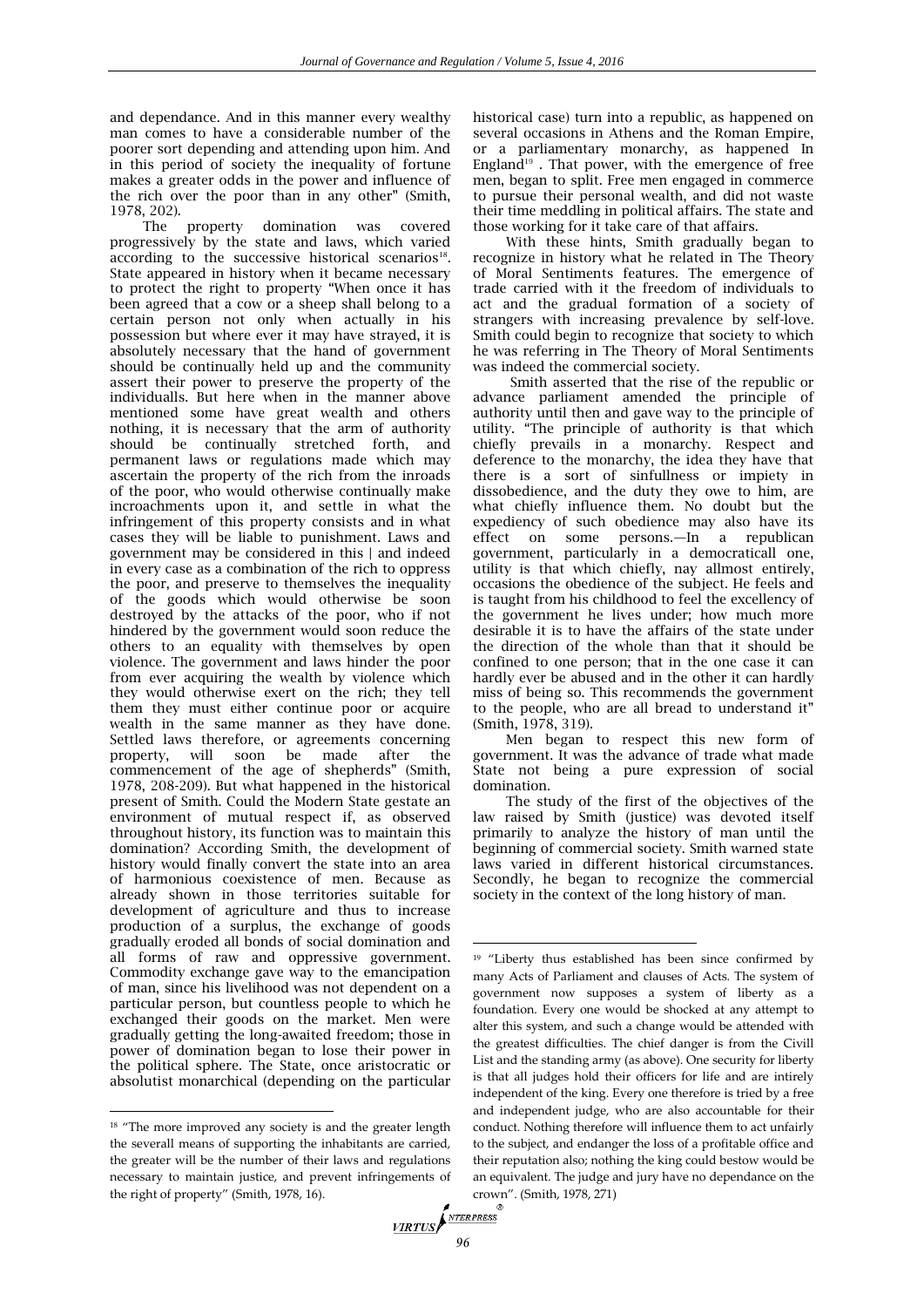But does Smith elucidate, from this study, what general principles of justice should follow the State to ensure internal peace in his historical present? Did he notice what particular laws that should be promoted to ensure the viability of men in commercial society?

It would be the study of Police the key to understand the specific features of the period of splendor of the "arts and manufactures" and the nature of justice and State during that period.

## 3.1 The study of the police. What is abundance?

What is the police? It is the set of regulations that the State must decide in order to encourage wealth within the nation. And how is it possible to promote it? The first thing Smith says is that in commercial society, wealth is synonymous of the cheapness of goods "The third thing which is the object of police is the proper means of introducing plenty and abundance into the country, that is, the cheapness of goods of all sorts. For these terms plenty and cheapness are in a manner synonimous, as cheapness is a necessary consequence of plenty" (Smith, 1978, 333). To explain the causes of wealth was necessary to explain the causes of cheapness. The study of abundance, and therefore necessarily lead to Smith to embark on the study of the nature of trade and prices.

But Smith, before undertaking this task, tackles to unravel what is abundance, beyond the specific historical context. The abundance Smith intends to investigate is in relation to demands and natural needs of men. What are these natural needs? Smith believes that nature provides them man and animals of all the necessary things to survive. "Nature produces for every animal every thing that is sufficient to support it without having recourse to the improvement of the original production" (Smith, 2004, 493). But man, unlike the other animals, is not satisfied with what is provided by nature. Because man holds a capacity of progress, a need to improve the condition in which man lives. "Such is the delicacey of man alone, that no object is produced to his liking. He finds that in every thing there is need of improvement" (Smith, 1982, 493). That need made men in the early history to start cooking food, and prepare their own clothing and housing to withstand the cold. But not only that. Man, unlike animals, distinguish colors, shapes, varieties and oddities that give rise to distinctions and preferences and that drive to promote fashion in relation to the primal needs of food, clothing and housing. This led men to develop all kinds of arts and this increasingly explains the increasing division of labor. "The whole industry of human life is employed not in procuring the supply of our three humble necessities, food, cloaths, and lodging, but in procuring the conveniences of it according to the nicety and [and] delicacey of our taste. To improve and multiply the materials which are the principal objects of our necessities, gives occasion to all the variety of the arts" (Smith, 1978, 488).

"The variety of arts" or the division of labor appears to Smith at the same time as the result and the ultimate expression of opulence and the achieved freedom of humanity.

But these statements made by Smith forced him to ask a number of questions: Why does the division of labor contribute to opulence? Why does

the division of labor brings about man's freedom? What lies behind the division of labor?

Smith tried and began to answer these questions in Lessons of Jurisprudence. But the effort of a decade, embodied in his most famous work, is the one who can show more finished form Smith's progress in finding the answers to these questions. It was time to venture in The Wealth of Nations.

# 4. CONCLUSIONS

The present work aimed to analyze a little explored text of Adam Smith: his Lectures on Jurisprudence. Our intention was to show how this text can be interpreted as a "bridge" between his Moral Philosophy (exposed in The Theory of Moral Sentiments) and his Political Economy (exposed in The Wealth of Nations).

Towards achieving this goal, we have structured the work into two main parts. In the first part we have present what conclusions developed in Theory of Moral Sentiments lead Smith to pursue a theory of Jurisprudence. Particularly, we have shown that Smith understands and states in his work some tensions facing the sympathy once the bonds of affection between members of the same society began to reveal weak. There, every man is aware that other man probably will not sympathize with his actions, because he himself do not sympathize with him. Here emerge men who act guided by the judgments of the small group of his relatives and friends and away from the judgment of the "impartial spectator", the judgment of the whole society. This is the problem that will lead Smith into the study of Jurisprudence, the study of a society of strangers that need a common identification under a State that imposes rules of justice unveiled by science, rules that must necessarily be accepted by all its members. If those rules are not imposed, society could be lead to its absolute ruin.

In the second part, we have summarized the main aspects of his Lectures on Jurisprudence in order to show how these lessons lead Smith to write The Wealth of Nations. There we have shown that Smith found in the study of Police the key to understand the specific features of the period of splendor of the "arts and manufactures" and the nature of justice and State during that period. When he developed the study of Police he discovered that "the variety of arts" or the division of labor was at the same time as the result and the ultimate expression of opulence and the achieved freedom of humanity. These lead him to answer why does the division of labor contribute to opulence and why does the division of labor brings about man's freedom and these two questions ended in the creation of The Wealth of Nations.

#### REFERENCES

- 1. Alvey, J. E. (1999), "A short history of economics as a moral science". Journal of markets and morality, 2(1), pp. 53-73.
- 2. Dow, A., Dow, S., & Hutton, A. (1997), "The Scottish political economy tradition and modern economics", Scottish Journal of Political Economy, 44(4), pp. 368-383.
- 3. Fitzgibbons, A. (1997), Adam Smith's system of liberty, wealth, and virtue: The moral and political